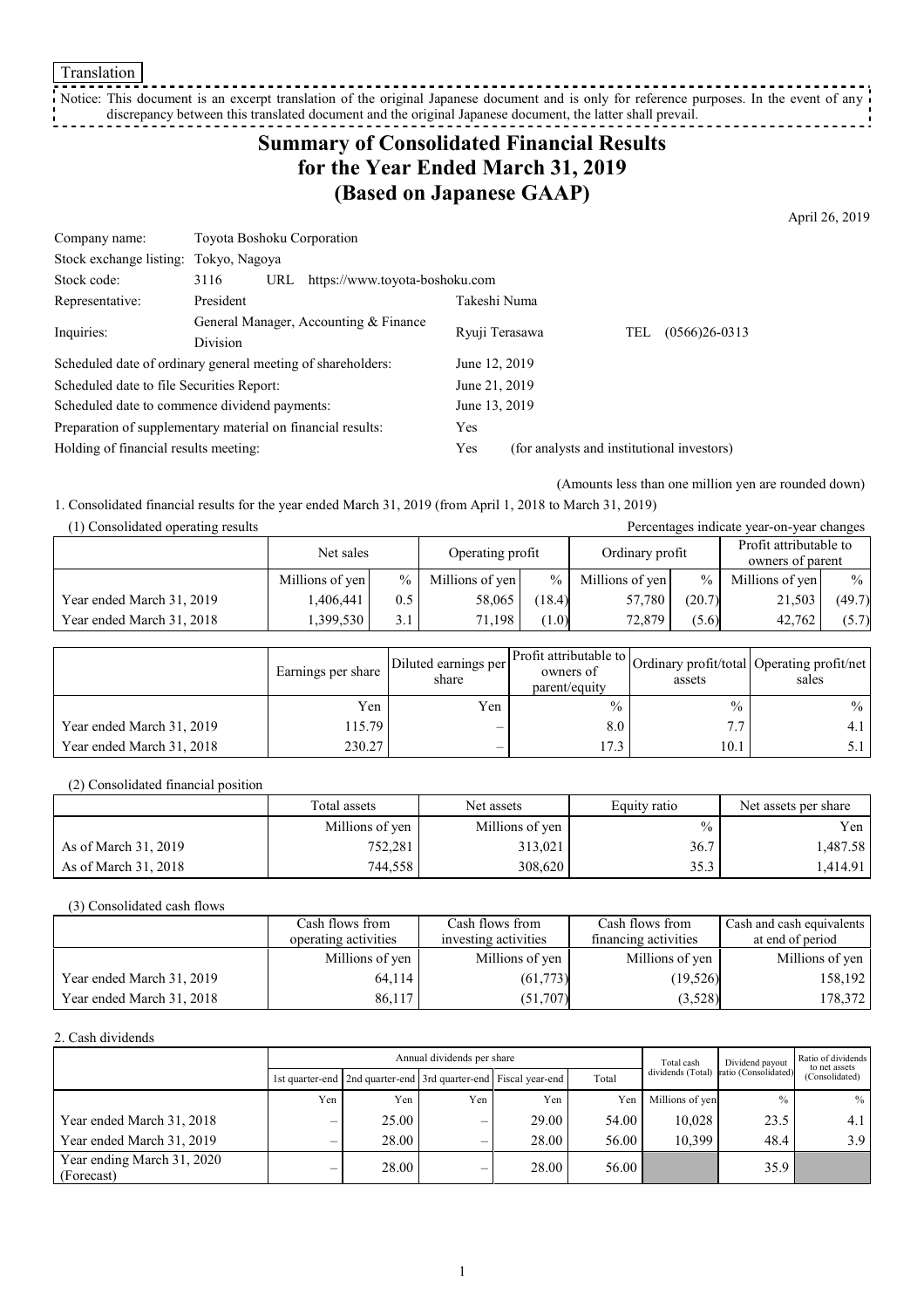3. Forecast of consolidated financial results for the year ending March 31, 2020 (from April 1, 2019 to March 31, 2020)

| Percentages indicate year-on-year changes |                             |       |                     |       |                     |       |                     |               |                               |  |                                                |  |                             |
|-------------------------------------------|-----------------------------|-------|---------------------|-------|---------------------|-------|---------------------|---------------|-------------------------------|--|------------------------------------------------|--|-----------------------------|
|                                           | Operating profit<br>Revenue |       |                     |       |                     |       |                     |               | Profit before<br>income taxes |  | Profit attributable to<br>owners of the parent |  | Basic earnings<br>per share |
|                                           | Millions of yen             |       | $%$ Millions of yen |       | $%$ Millions of yen |       | $%$ Millions of yen | $\frac{0}{0}$ | Yen                           |  |                                                |  |                             |
| Six months ending<br>September 30, 2019   | 710,000                     | 3.5   | 26,000              | (6.5) | 26,000              | (9.5) | 13,000              | 5.9           | 70.00                         |  |                                                |  |                             |
| Full year                                 | 1,390,000                   | (1.2) | 53,000              | (8.7) | 54,000              | (0.6) | 29,000              | 34.9          | 156.16                        |  |                                                |  |                             |

Yes

4. Notes

(1) Changes in significant subsidiaries during the year ended March 31, 2019

(changes in specified subsidiaries resulting in the change in scope of consolidation):

|                                                      | (2) Changes in accounting policies, changes in accounting estimates, and restatement of prior period financial statements |    |
|------------------------------------------------------|---------------------------------------------------------------------------------------------------------------------------|----|
|                                                      | Changes in accounting policies due to revisions to accounting standards and other regulations:                            | No |
| Changes in accounting policies due to other reasons: |                                                                                                                           | No |
| Changes in accounting estimates:                     |                                                                                                                           | No |
| Restatement of prior period financial statements:    |                                                                                                                           | No |

(3) Number of issued shares (common shares)

Total number of issued shares at the end of the period (including treasury shares)

| As of March 31, 2019                               |  | 187,665,738 shares   As of March 31, 2018      | 187,665,738 shares |
|----------------------------------------------------|--|------------------------------------------------|--------------------|
| Number of treasury shares at the end of the period |  |                                                |                    |
| As of March 31, 2019                               |  | 1,958,513 shares   As of March 31, 2018        | 1,958,326 shares   |
| Average number of shares during the period         |  |                                                |                    |
| Year ended March 31, 2019                          |  | 185,707,271 shares   Year ended March 31, 2018 | 185,707,497 shares |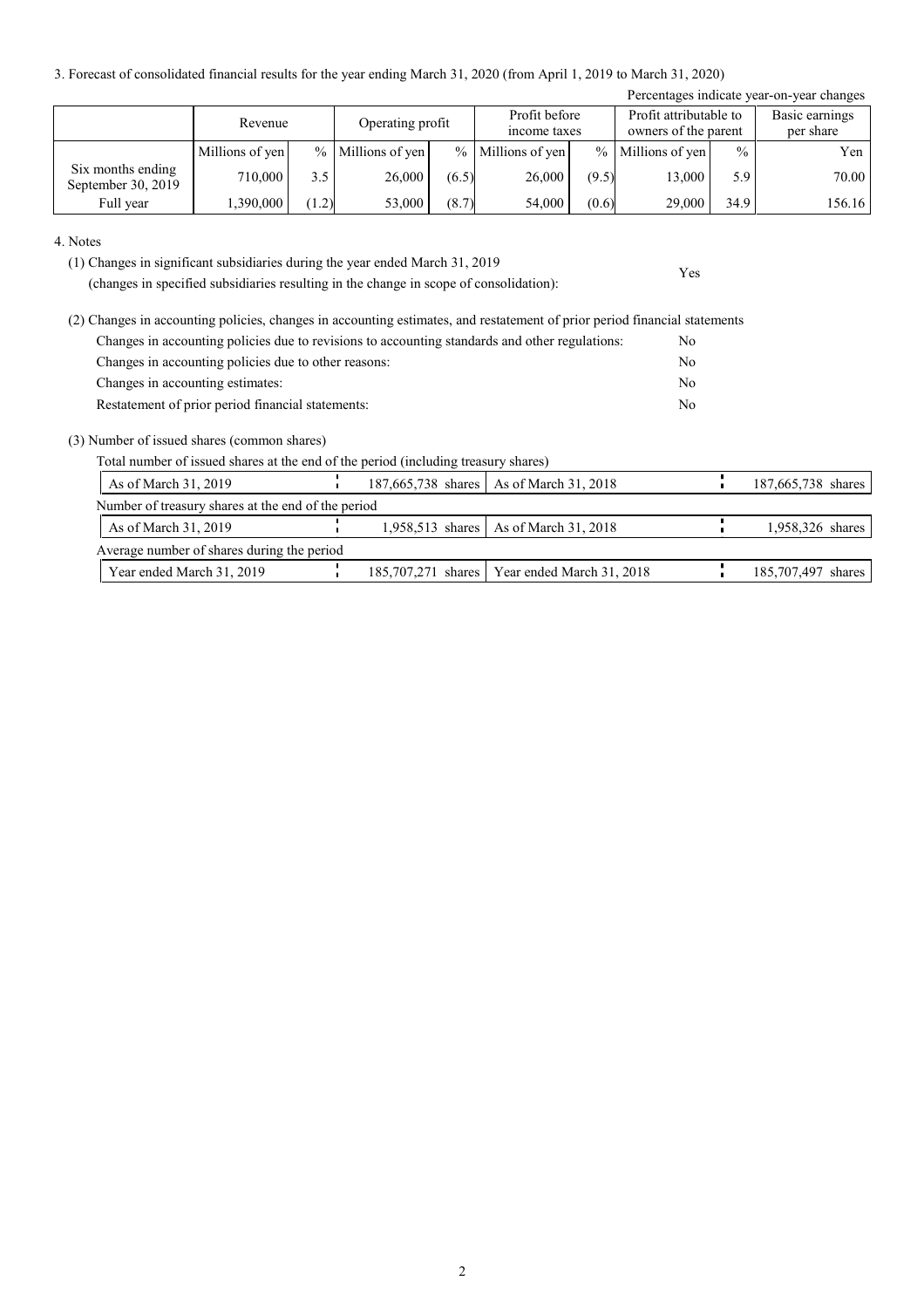## **Consolidated financial statements**

**Consolidated balance sheets**

|                                        |                      | (Millions of yen)    |
|----------------------------------------|----------------------|----------------------|
|                                        | As of March 31, 2018 | As of March 31, 2019 |
| Assets                                 |                      |                      |
| Current assets                         |                      |                      |
| Cash and deposits                      | 194,158              | 174,958              |
| Notes and accounts receivable - trade  | 194,149              | 188,551              |
| Merchandise and finished goods         | 7,762                | 7,623                |
| Work in process                        | 9,648                | 19,234               |
| Raw materials and supplies             | 28,560               | 35,431               |
| Other                                  | 42,417               | 44,526               |
| Allowance for doubtful accounts        | (135)                | (143)                |
| Total current assets                   | 476,560              | 470,182              |
| Non-current assets                     |                      |                      |
| Property, plant and equipment          |                      |                      |
| Buildings and structures               | 187,552              | 197,301              |
| Accumulated depreciation               | (112, 848)           | (119, 854)           |
| Buildings and structures, net          | 74,703               | 77,447               |
| Machinery, equipment and vehicles      | 308,827              | 335,193              |
| Accumulated depreciation               | (241, 418)           | (255,980)            |
| Machinery, equipment and vehicles, net | 67,408               | 79,212               |
| Tools, furniture and fixtures          | 110,222              | 114,646              |
| Accumulated depreciation               | (99, 132)            | (102, 232)           |
| Tools, furniture and fixtures, net     | 11,090               | 12,414               |
| Land                                   | 26,214               | 26,717               |
| Leased assets                          | 2,655                | 2,902                |
| Accumulated depreciation               | (2, 391)             | (2, 546)             |
| Leased assets, net                     | 264                  | 355                  |
| Construction in progress               | 21,468               | 25,479               |
| Total property, plant and equipment    | 201,150              | 221,626              |
| Intangible assets                      |                      |                      |
| Goodwill                               | 3,422                | 2,097                |
| Other                                  | 6,740                | 9,756                |
| Total intangible assets                | 10,163               | 11,854               |
| Investments and other assets           |                      |                      |
| Investment securities                  | 23,300               | 22,937               |
| Deferred tax assets                    | 27,374               | 19,893               |
| Other                                  | 6,227                | 6,038                |
| Allowance for doubtful accounts        | (217)                | (251)                |
| Total investments and other assets     | 56,685               | 48,618               |
| Total non-current assets               | 267,998              | 282,099              |
| Total assets                           | 744,558              | 752,281              |
|                                        |                      |                      |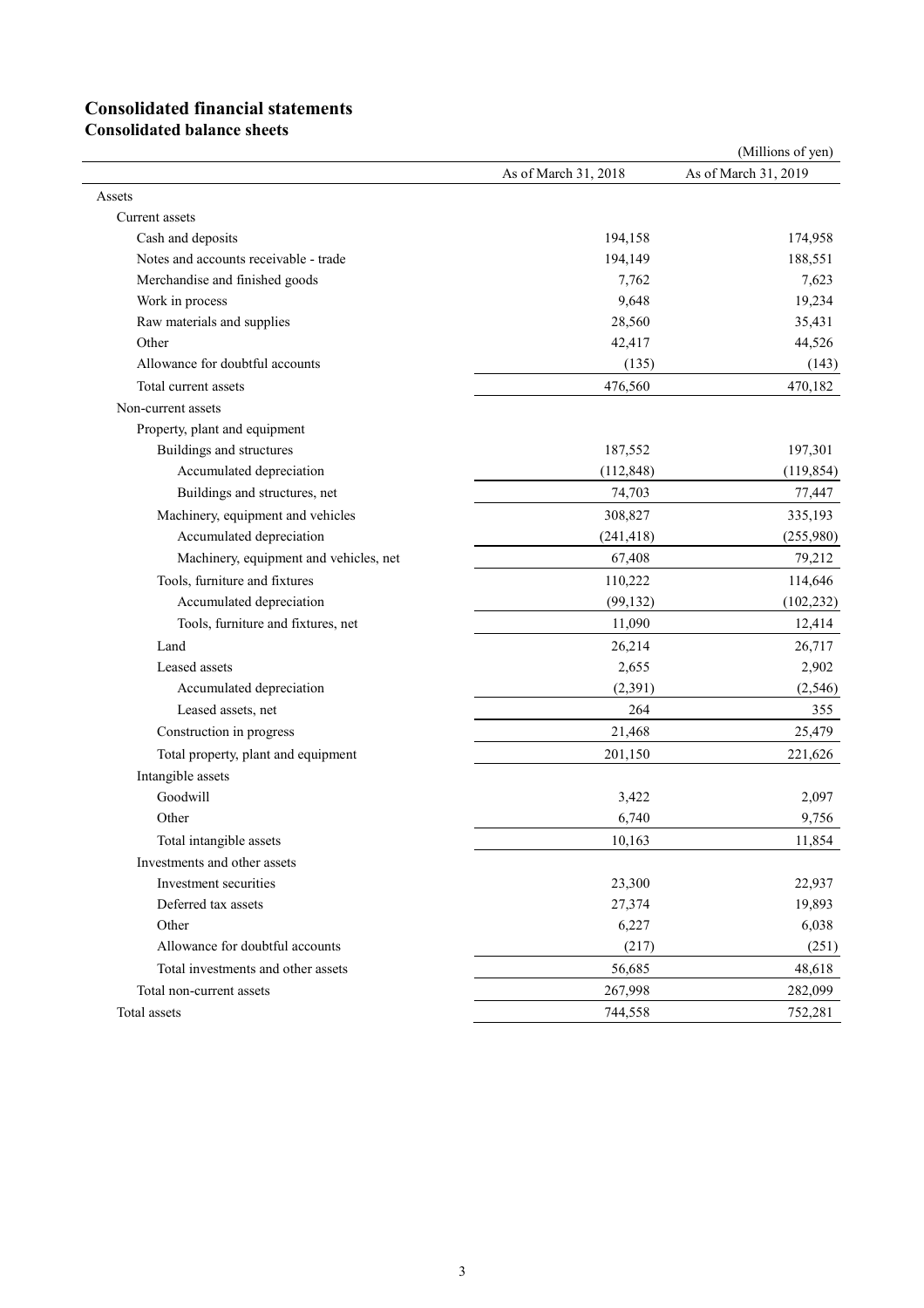|                                                            |                      | (Millions of yen)    |
|------------------------------------------------------------|----------------------|----------------------|
|                                                            | As of March 31, 2018 | As of March 31, 2019 |
| Liabilities                                                |                      |                      |
| Current liabilities                                        |                      |                      |
| Notes and accounts payable - trade                         | 181,061              | 182,153              |
| Short-term loans payable                                   | 5,829                | 19,459               |
| Current portion of bonds                                   | 10,000               |                      |
| Current portion of long-term loans payable                 | 19,540               | 3,463                |
| Accrued expenses                                           | 49,461               | 51,599               |
| Income taxes payable                                       | 13,668               | 5,920                |
| Provision for product warranties                           | 2,517                | 2,570                |
| Provision for bonuses for directors (and other officers)   | 353                  | 344                  |
| Other                                                      | 20,977               | 20,411               |
| Total current liabilities                                  | 303,409              | 285,924              |
| Non-current liabilities                                    |                      |                      |
| Bonds payable                                              | 40,000               | 40,000               |
| Long-term loans payable                                    | 31,687               | 51,838               |
| Retirement benefit liability                               | 53,989               | 55,260               |
| Provision for retirement benefits for directors (and other |                      |                      |
| officers)                                                  | 268                  | 245                  |
| Asset retirement obligations                               | 250                  | 252                  |
| Other                                                      | 6,332                | 5,738                |
| Total non-current liabilities                              | 132,528              | 153,335              |
| Total liabilities                                          | 435,938              | 439,259              |
| Net assets                                                 |                      |                      |
| Shareholders' equity                                       |                      |                      |
| Capital stock                                              | 8,400                | 8,400                |
| Capital surplus                                            | 8,406                | 7,431                |
| Retained earnings                                          | 270,951              | 281,869              |
| Treasury shares                                            | (3,874)              | (3,875)              |
| Total shareholders' equity                                 | 283,882              | 293,826              |
| Accumulated other comprehensive income                     |                      |                      |
| Valuation difference on available-for-sale securities      | 1,952                | 1,239                |
| Foreign currency translation adjustment                    | (12, 805)            | (9,202)              |
| Remeasurements of defined benefit plans                    | (10, 270)            | (9,609)              |
| Total accumulated other comprehensive income               | (21, 123)            | (17, 572)            |
| Non-controlling interests                                  | 45,861               | 36,767               |
| Total net assets                                           | 308,620              | 313,021              |
|                                                            |                      |                      |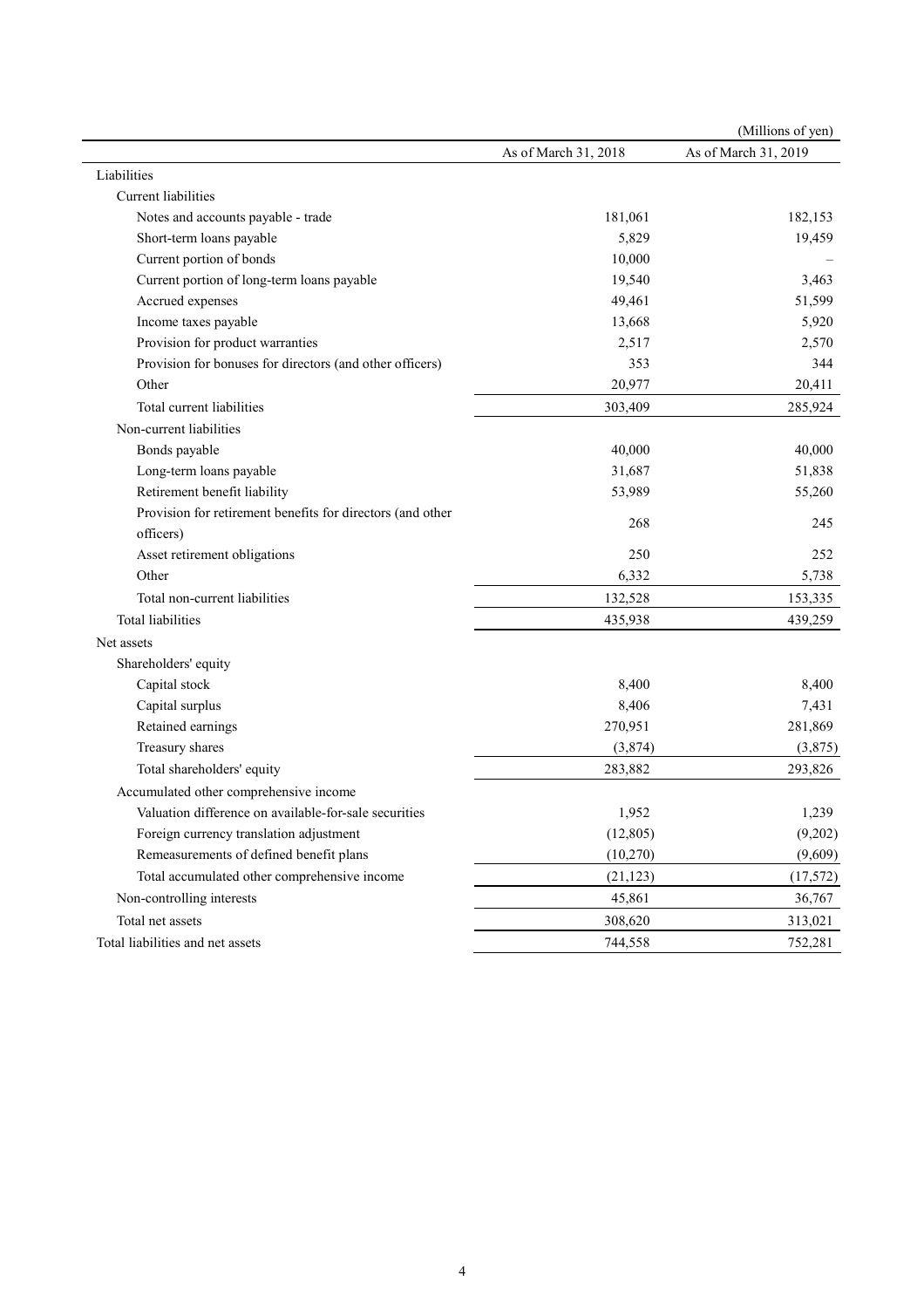|                                                               |                          | (Millions of yen) |
|---------------------------------------------------------------|--------------------------|-------------------|
|                                                               | Fiscal year ended        | Fiscal year ended |
|                                                               | March 31, 2018           | March 31, 2019    |
| Net sales                                                     | 1,399,530                | 1,406,441         |
| Cost of sales                                                 | 1,246,798                | 1,259,570         |
| Gross profit                                                  | 152,731                  | 146,870           |
| Selling, general and administrative expenses                  |                          |                   |
| Transportation and warehousing expenses                       | 6,629                    | 6,623             |
| Salaries and bonuses                                          | 31,314                   | 30,823            |
| Welfare expenses                                              | 4,555                    | 4,913             |
| Retirement benefit expenses                                   | 1,136                    | 1,115             |
| Provision for bonuses for directors (and other officers)      | 388                      | 358               |
| Provision for retirement benefits for directors (and other    | 17                       | 22                |
| officers)                                                     |                          |                   |
| Taxes and dues                                                | 3,278                    | 3,177             |
| Depreciation                                                  | 3,865                    | 4,629             |
| Research and development expenses                             | 3,484                    | 7,723             |
| Amortization of goodwill                                      | 1,454                    | 1,325             |
| Other                                                         | 25,408                   | 28,092            |
| Total selling, general and administrative expenses            | 81,532                   | 88,805            |
| Operating profit                                              | 71,198                   | 58,065            |
| Non-operating income                                          |                          |                   |
| Interest income                                               | 1,711                    | 1,463             |
| Dividend income                                               | 148                      | 184               |
| Rent income on non-current assets                             | 713                      | 733               |
| Share of profit of entities accounted for using equity method | 821                      | 838               |
| Foreign exchange gains                                        | 1,090                    |                   |
| Gain on valuation of derivatives                              |                          | 914               |
| Other                                                         | 3,966                    | 4,227             |
| Total non-operating income                                    | 8,451                    | 8,361             |
| Non-operating expenses                                        |                          |                   |
| Interest expenses                                             | 1,285                    | 1,486             |
| Loss on retirement of non-current assets                      | 468                      | 438               |
| Depreciation                                                  | 462                      | 492               |
| Foreign exchange losses                                       |                          | 1,684             |
| Loss on valuation of derivatives                              | 987                      |                   |
| Other                                                         | 3,565                    | 4,545             |
| Total non-operating expenses                                  | 6,770                    | 8,647             |
| Ordinary profit                                               | 72,879                   | 57,780            |
| <b>Extraordinary losses</b>                                   |                          |                   |
| Loss on liquidation of subsidiaries and associates            |                          | 3,460             |
| Total extraordinary losses                                    | $\overline{\phantom{m}}$ | 3,460             |
| Profit before income taxes                                    | 72,879                   | 54,320            |
| Income taxes - current                                        | 17,962                   | 18,034            |
| Income taxes - deferred                                       | 4,339                    | 8,135             |
| Total income taxes                                            | 22,301                   | 26,169            |
| Profit                                                        | 50,578                   | 28,150            |
|                                                               |                          | 6,646             |
| Profit attributable to non-controlling interests              | 7,815                    |                   |
| Profit attributable to owners of parent                       | 42,762                   | 21,503            |

### **Consolidated statements of income and consolidated statements of comprehensive income Consolidated statements of income**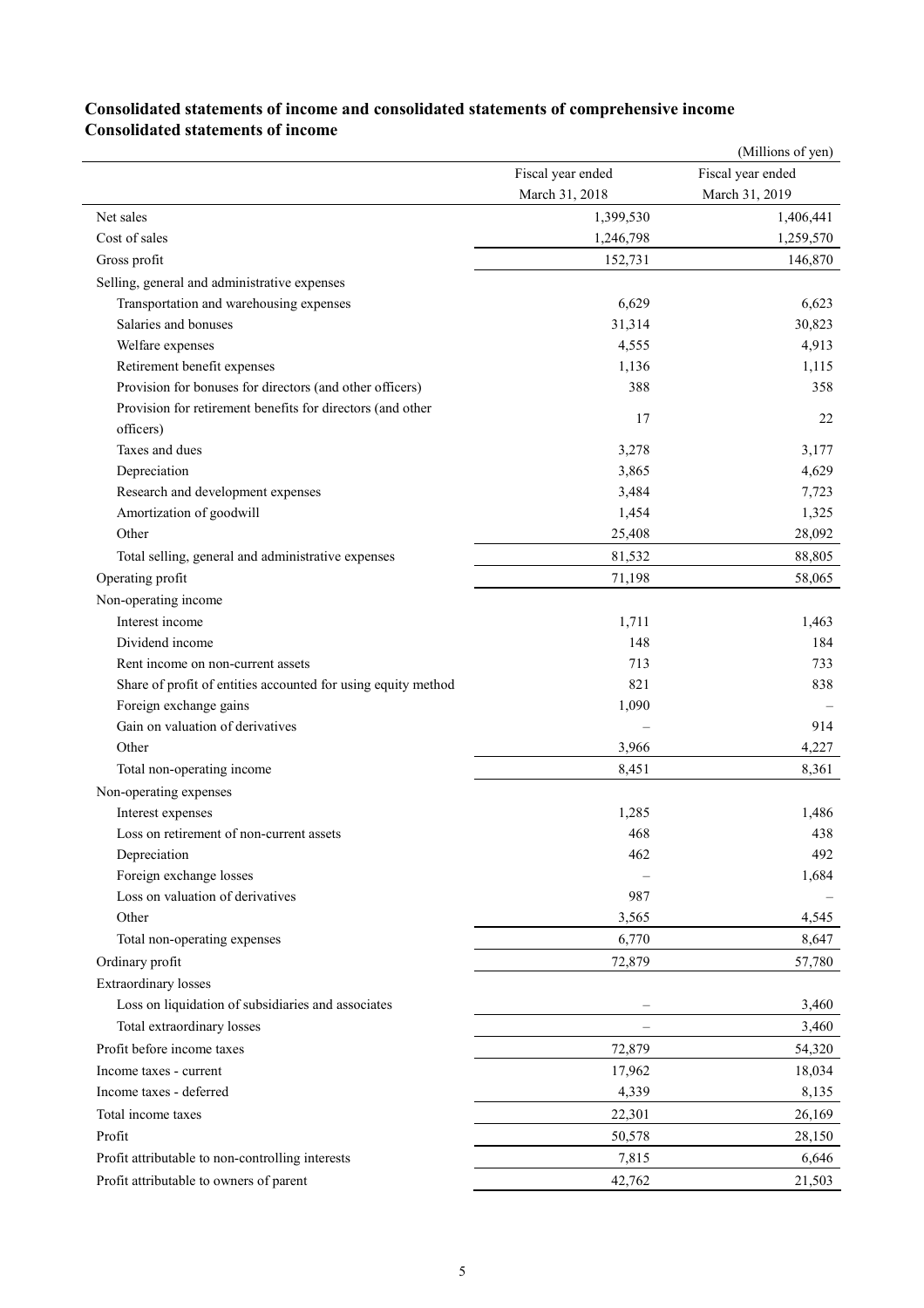## **Consolidated statements of comprehensive income**

|                                                                                      |                   | (Millions of yen) |
|--------------------------------------------------------------------------------------|-------------------|-------------------|
|                                                                                      | Fiscal year ended | Fiscal year ended |
|                                                                                      | March 31, 2018    | March 31, 2019    |
| Profit                                                                               | 50,578            | 28,150            |
| Other comprehensive income                                                           |                   |                   |
| Valuation difference on available-for-sale securities                                | 148               | (714)             |
| Foreign currency translation adjustment                                              | (2, 597)          | 3,393             |
| Remeasurements of defined benefit plans, net of tax                                  | 2,030             | 736               |
| Share of other comprehensive income of entities accounted<br>for using equity method | 383               | (183)             |
| Total other comprehensive income                                                     | (35)              | 3,231             |
| Comprehensive income                                                                 | 50,543            | 31,381            |
| Comprehensive income attributable to                                                 |                   |                   |
| Comprehensive income attributable to owners of parent                                | 42,676            | 25,054            |
| Comprehensive income attributable to non-controlling<br>interests                    | 7,866             | 6,327             |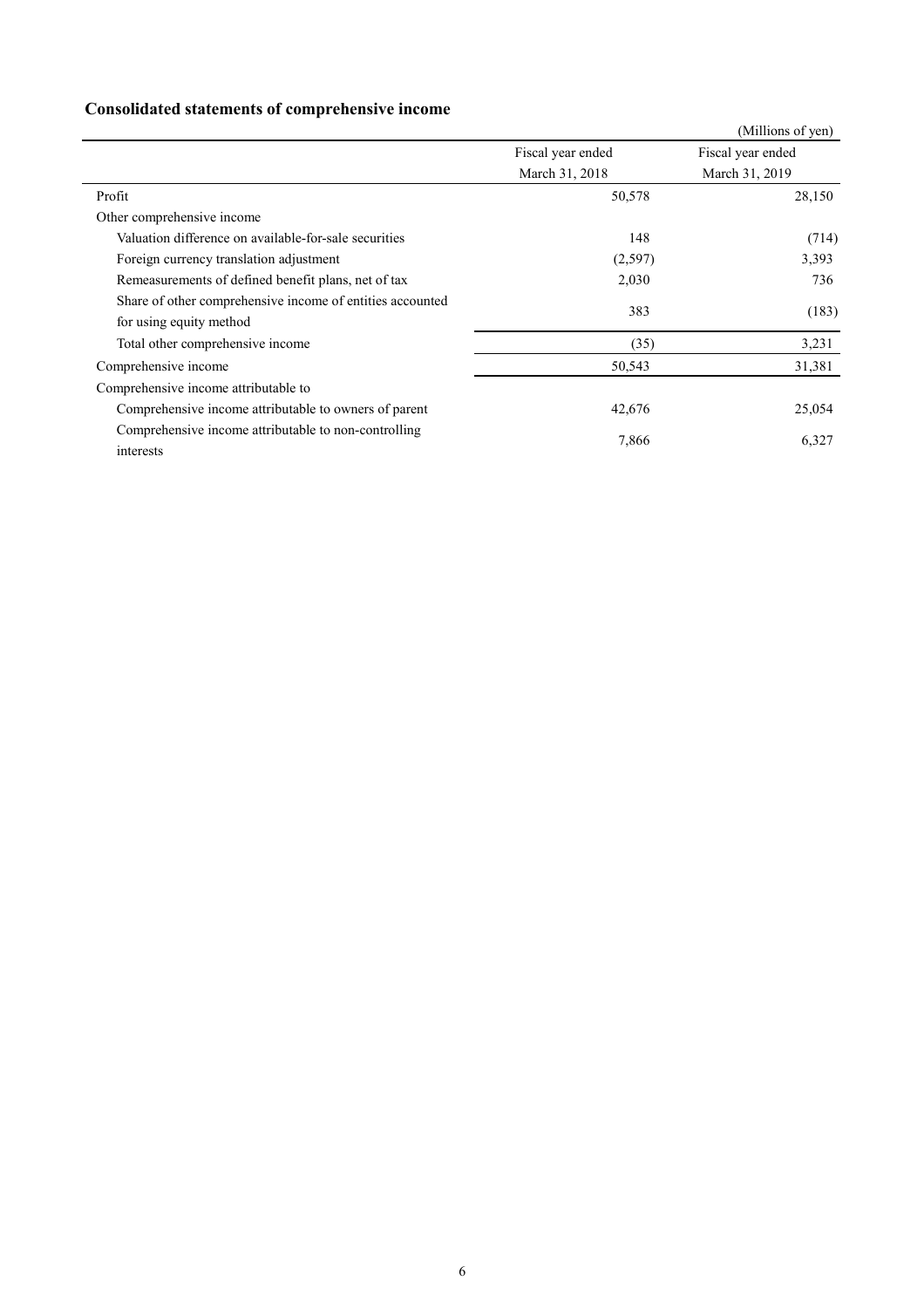## **Consolidated statements of changes in equity**

Fiscal year ended March 31, 2018

|                                                                                                     |                      |                 |                   |                 | (Millions of yen)             |  |  |  |
|-----------------------------------------------------------------------------------------------------|----------------------|-----------------|-------------------|-----------------|-------------------------------|--|--|--|
|                                                                                                     | Shareholders' equity |                 |                   |                 |                               |  |  |  |
|                                                                                                     | Capital stock        | Capital surplus | Retained earnings | Treasury shares | Total shareholders'<br>equity |  |  |  |
| Balance at beginning of<br>current period                                                           | 8,400                | 8,778           | 238,150           | (3,874)         | 251,455                       |  |  |  |
| Changes of items during<br>period                                                                   |                      |                 |                   |                 |                               |  |  |  |
| Increase from accounting<br>period changes of<br>consolidated subsidiaries                          |                      |                 | 66                |                 | 66                            |  |  |  |
| Dividends of surplus                                                                                |                      |                 | (10,028)          |                 | (10,028)                      |  |  |  |
| Profit attributable to<br>owners of parent                                                          |                      |                 | 42,762            |                 | 42,762                        |  |  |  |
| Purchase of treasury shares                                                                         |                      |                 |                   | (0)             | (0)                           |  |  |  |
| Change in ownership<br>interest of parent due to<br>transactions with non-<br>controlling interests |                      | (372)           |                   |                 | (372)                         |  |  |  |
| Net changes of items other<br>than shareholders' equity                                             |                      |                 |                   |                 |                               |  |  |  |
| Total changes of items during<br>period                                                             | -                    | (372)           | 32,800            | (0)             | 32,427                        |  |  |  |
| Balance at end of current<br>period                                                                 | 8,400                | 8,406           | 270,951           | (3,874)         | 283,882                       |  |  |  |

|                                                                                                     |                                                                 |                                                  | Accumulated other comprehensive income        |                                                       |                                  |                     |
|-----------------------------------------------------------------------------------------------------|-----------------------------------------------------------------|--------------------------------------------------|-----------------------------------------------|-------------------------------------------------------|----------------------------------|---------------------|
|                                                                                                     | Valuation<br>difference on<br>available-for-<br>sale securities | Foreign<br>currency<br>translation<br>adjustment | Remeasurements<br>of defined<br>benefit plans | Total accumulated<br>other<br>comprehensive<br>income | Non-<br>controlling<br>interests | Total net<br>assets |
| Balance at beginning of<br>current period                                                           | 1,803                                                           | (10, 458)                                        | (12,380)                                      | (21,034)                                              | 45,853                           | 276,274             |
| Changes of items during<br>period                                                                   |                                                                 |                                                  |                                               |                                                       |                                  |                     |
| Increase from accounting<br>period changes of<br>consolidated subsidiaries                          |                                                                 |                                                  |                                               |                                                       |                                  | 66                  |
| Dividends of surplus                                                                                |                                                                 |                                                  |                                               |                                                       |                                  | (10,028)            |
| Profit attributable to<br>owners of parent                                                          |                                                                 |                                                  |                                               |                                                       |                                  | 42,762              |
| Purchase of treasury shares                                                                         |                                                                 |                                                  |                                               |                                                       |                                  | (0)                 |
| Change in ownership<br>interest of parent due to<br>transactions with non-<br>controlling interests |                                                                 |                                                  |                                               |                                                       |                                  | (372)               |
| Net changes of items other<br>than shareholders' equity                                             | 148                                                             | (2,347)                                          | 2,109                                         | (88)                                                  | 7                                | (81)                |
| Total changes of items during<br>period                                                             | 148                                                             | (2,347)                                          | 2,109                                         | (88)                                                  | $\tau$                           | 32,346              |
| Balance at end of current<br>period                                                                 | 1,952                                                           | (12, 805)                                        | (10,270)                                      | (21, 123)                                             | 45,861                           | 308,620             |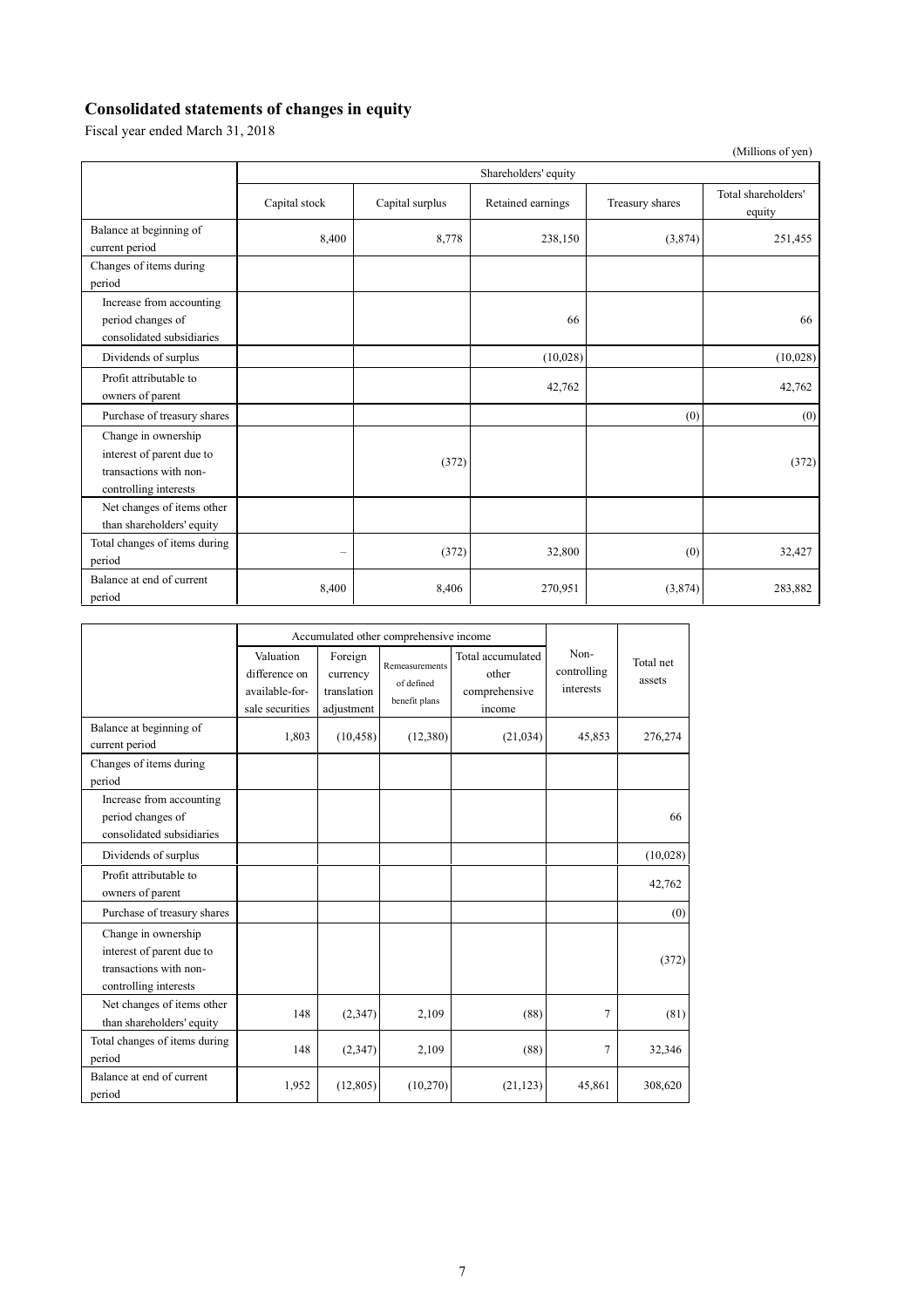#### Fiscal year ended March 31, 2019

(Millions of yen)

|                                                                                                     |                   | Shareholders' equity |                   |                 |                               |  |  |  |
|-----------------------------------------------------------------------------------------------------|-------------------|----------------------|-------------------|-----------------|-------------------------------|--|--|--|
|                                                                                                     | Capital stock     | Capital surplus      | Retained earnings | Treasury shares | Total shareholders'<br>equity |  |  |  |
| Balance at beginning of<br>current period                                                           | 8,400             | 8,406                | 270,951           | (3,874)         | 283,882                       |  |  |  |
| Changes of items during<br>period                                                                   |                   |                      |                   |                 |                               |  |  |  |
| Dividends of surplus                                                                                |                   |                      | (10, 585)         |                 | (10, 585)                     |  |  |  |
| Profit attributable to<br>owners of parent                                                          |                   |                      | 21,503            |                 | 21,503                        |  |  |  |
| Purchase of treasury shares                                                                         |                   |                      |                   | (0)             | (0)                           |  |  |  |
| Change in ownership<br>interest of parent due to<br>transactions with non-<br>controlling interests |                   | (974)                |                   |                 | (974)                         |  |  |  |
| Net changes of items other<br>than shareholders' equity                                             |                   |                      |                   |                 |                               |  |  |  |
| Total changes of items during<br>period                                                             | $\qquad \qquad -$ | (974)                | 10,918            | (0)             | 9,943                         |  |  |  |
| Balance at end of current<br>period                                                                 | 8,400             | 7,431                | 281,869           | (3,875)         | 293,826                       |  |  |  |

|                                                                                                     |                                                                 |                                                  | Accumulated other comprehensive income        |                                                       |                                  | Total net<br>assets |
|-----------------------------------------------------------------------------------------------------|-----------------------------------------------------------------|--------------------------------------------------|-----------------------------------------------|-------------------------------------------------------|----------------------------------|---------------------|
|                                                                                                     | Valuation<br>difference on<br>available-for-<br>sale securities | Foreign<br>currency<br>translation<br>adjustment | Remeasurements<br>of defined<br>benefit plans | Total accumulated<br>other<br>comprehensive<br>income | Non-<br>controlling<br>interests |                     |
| Balance at beginning of<br>current period                                                           | 1,952                                                           | (12,805)                                         | (10,270)                                      | (21, 123)                                             | 45,861                           | 308,620             |
| Changes of items during<br>period                                                                   |                                                                 |                                                  |                                               |                                                       |                                  |                     |
| Dividends of surplus                                                                                |                                                                 |                                                  |                                               |                                                       |                                  | (10, 585)           |
| Profit attributable to<br>owners of parent                                                          |                                                                 |                                                  |                                               |                                                       |                                  | 21,503              |
| Purchase of treasury shares                                                                         |                                                                 |                                                  |                                               |                                                       |                                  | (0)                 |
| Change in ownership<br>interest of parent due to<br>transactions with non-<br>controlling interests |                                                                 |                                                  |                                               |                                                       |                                  | (974)               |
| Net changes of items other<br>than shareholders' equity                                             | (713)                                                           | 3,603                                            | 661                                           | 3,550                                                 | (9,093)                          | (5, 542)            |
| Total changes of items during<br>period                                                             | (713)                                                           | 3,603                                            | 661                                           | 3,550                                                 | (9,093)                          | 4,400               |
| Balance at end of current<br>period                                                                 | 1,239                                                           | (9,202)                                          | (9,609)                                       | (17, 572)                                             | 36,767                           | 313,021             |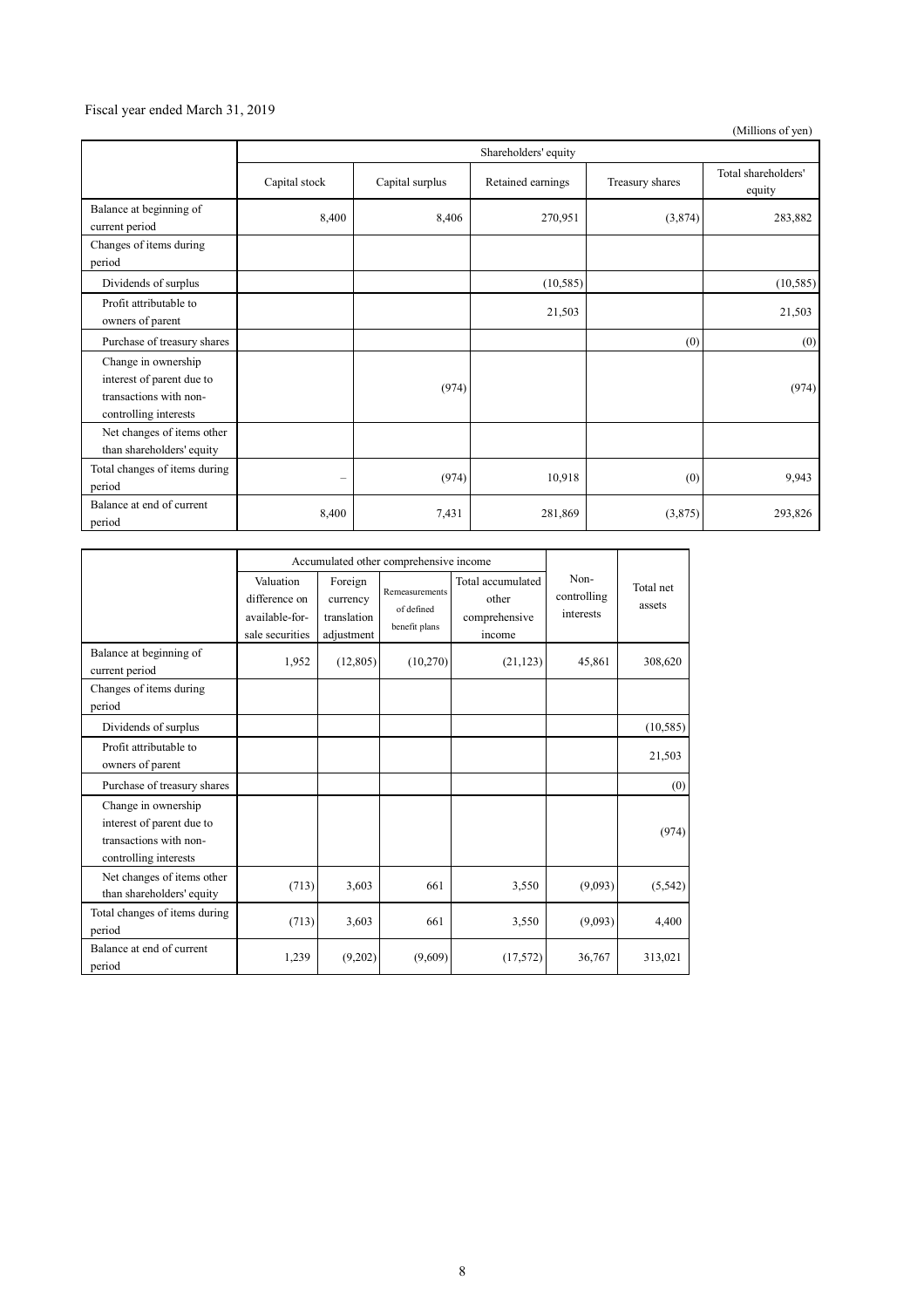### **Consolidated statements of cash flows**

|                                                                         |                   | (Millions of yen) |
|-------------------------------------------------------------------------|-------------------|-------------------|
|                                                                         | Fiscal year ended | Fiscal year ended |
|                                                                         | March 31, 2018    | March 31, 2019    |
| Cash flows from operating activities                                    |                   |                   |
| Profit before income taxes                                              | 72,879            | 54,320            |
| Depreciation                                                            | 34,755            | 38,274            |
| Amortization of goodwill                                                | 1,454             | 1,325             |
| Increase (decrease) in retirement benefit liability                     | 2,039             | 2,347             |
| Interest and dividend income                                            | (1, 859)          | (1,647)           |
| Interest expenses                                                       | 1,285             | 1,486             |
| Foreign exchange losses (gains)                                         | (1,073)           | 596               |
| Share of loss (profit) of entities accounted for using equity<br>method | (821)             | (838)             |
| Loss (gain) on sales of property, plant and equipment                   | (341)             | (87)              |
| Loss (gain) on liquidation of subsidiaries and associates               |                   | 3,460             |
| Decrease (increase) in notes and accounts receivable - trade            | (14, 482)         | 6,132             |
| Decrease (increase) in inventories                                      | (3,310)           | (17, 529)         |
| Increase (decrease) in notes and accounts payable - trade               | 10,436            | 433               |
| Decrease (increase) in accounts receivable - other                      | (4,667)           | (2, 419)          |
| Increase (decrease) in accounts payable - other                         | 333               | 1,455             |
| Increase (decrease) in accrued expenses                                 | 5,231             | 2,011             |
| Other, net                                                              | (573)             | (379)             |
| Subtotal                                                                | 101,287           | 88,941            |
| Interest and dividend income received                                   | 2,101             | 2,158             |
| Interest expenses paid                                                  | (1,303)           | (1,500)           |
| Income taxes paid                                                       | (15,967)          | (25, 485)         |
| Net cash provided by (used in) operating activities                     | 86,117            | 64,114            |
| Cash flows from investing activities                                    |                   |                   |
| Payments into time deposits                                             | (3,003)           | (4, 466)          |
| Proceeds from withdrawal of time deposits                               | 4,433             | 3,311             |
| Purchase of property, plant and equipment                               | (46,082)          | (59, 122)         |
| Proceeds from sales of property, plant and equipment                    | 2,792             | 2,434             |
| Purchase of intangible assets                                           | (4, 121)          | (4,350)           |
| Purchase of investment securities                                       | (5,603)           | (417)             |
| Other, net                                                              | (122)             | 836               |
| Net cash provided by (used in) investing activities                     | (51,707)          | (61, 773)         |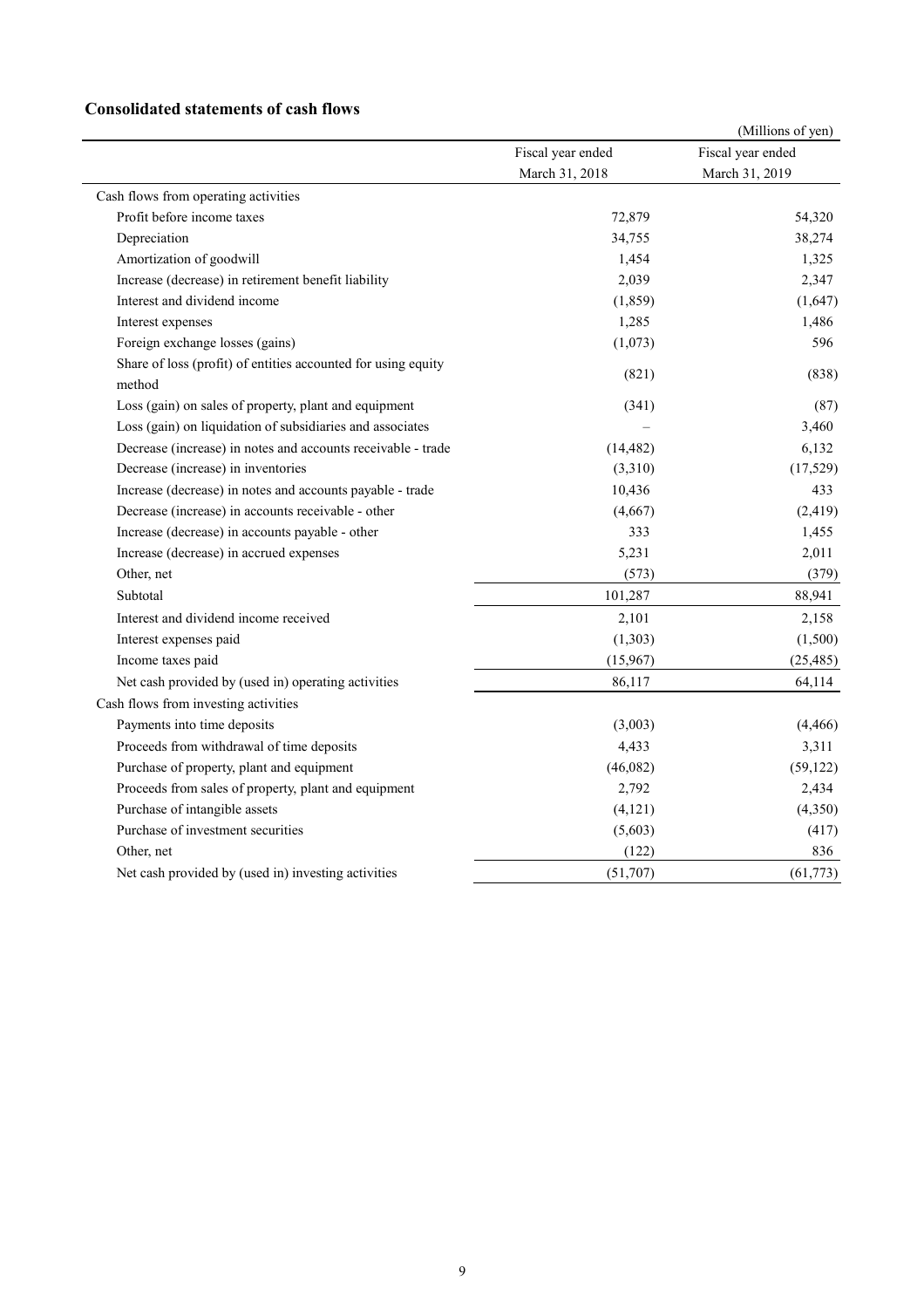|                                                                                |                   | (Millions of yen) |
|--------------------------------------------------------------------------------|-------------------|-------------------|
|                                                                                | Fiscal year ended | Fiscal year ended |
|                                                                                | March 31, 2018    | March 31, 2019    |
| Cash flows from financing activities                                           |                   |                   |
| Net increase (decrease) in short-term loans payable                            | (15,962)          | 14,241            |
| Proceeds from long-term loans payable                                          | 6,651             | 23,000            |
| Repayments of long-term loans payable                                          | (6,245)           | (20, 054)         |
| Proceeds from issuance of bonds                                                | 30,000            |                   |
| Redemption of bonds                                                            |                   | (10,000)          |
| Cash dividends paid                                                            | (10,024)          | (10, 582)         |
| Dividends paid to non-controlling interests                                    | (7,039)           | (8,504)           |
| Payments from changes in ownership interests in subsidiaries                   |                   |                   |
| that do not result in change in scope of consolidation                         | (648)             | (1,639)           |
| Payments from changes in ownership interests in investments                    |                   |                   |
| in capital of subsidiaries that do not result in change in scope               |                   | (6,228)           |
| of consolidation                                                               |                   |                   |
| Other, net                                                                     | (259)             | 241               |
| Net cash provided by (used in) financing activities                            | (3,528)           | (19, 526)         |
| Effect of exchange rate change on cash and cash equivalents                    | 1,297             | (2,993)           |
| Net increase (decrease) in cash and cash equivalents                           | 32,179            | (20, 179)         |
| Cash and cash equivalents at beginning of period                               | 144,889           | 178,372           |
| Increase(decrease) in cash and cash equivalents resulting from                 | 1,303             |                   |
| unification of accounting period<br>Cash and cash equivalents at end of period | 178,372           | 158,192           |